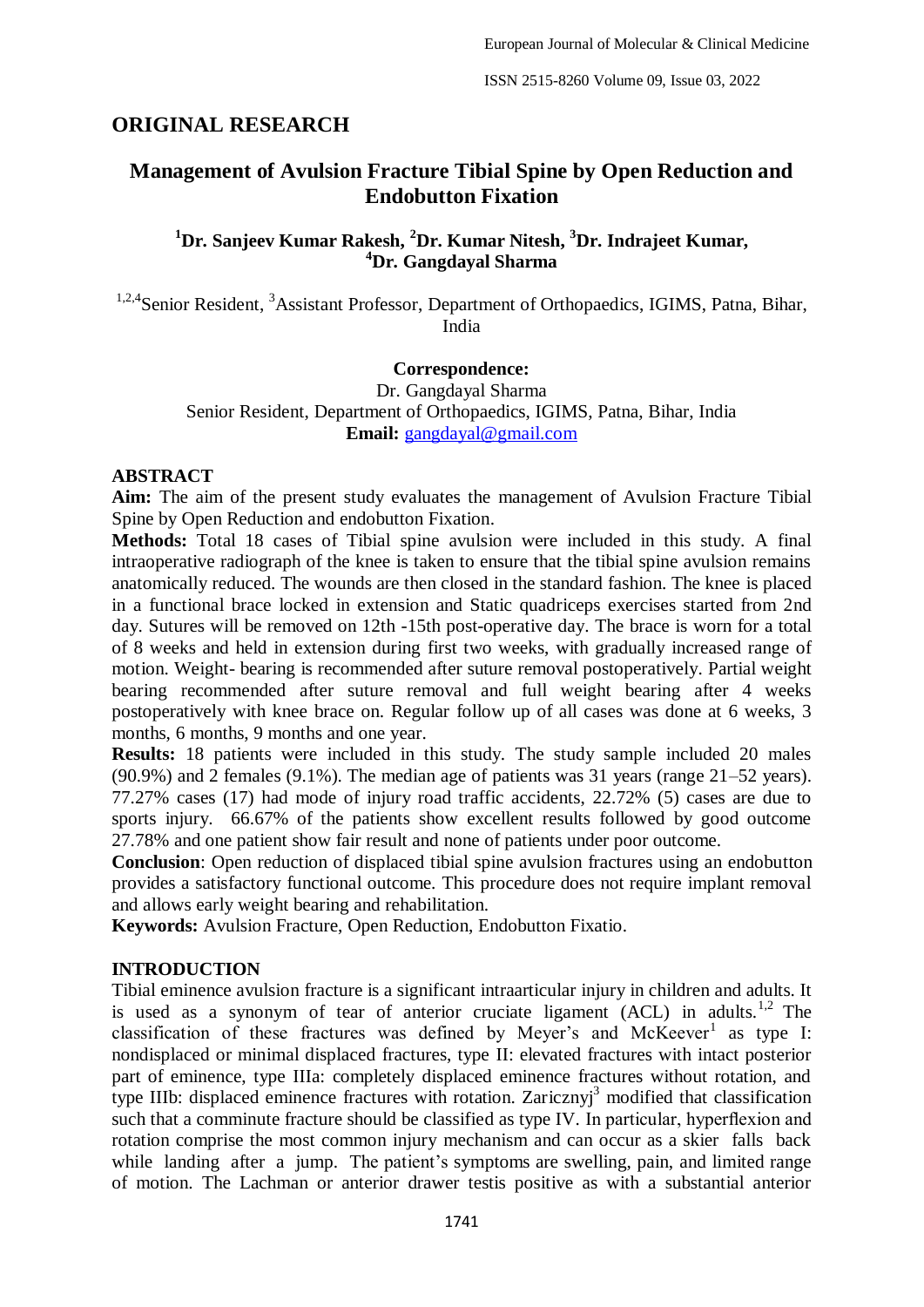cruciate ligament (ACL) tear.<sup>3,4</sup> Some authors have preferred to use computed tomography (CT) or magnetic resonance imaging as supplemental diagnostic imaging to confirm the diagnosis and to evaluate associated soft-tissue damage.<sup>5</sup> Traditionally, open reduction internal fixation was performed for displaced tibial eminence avulsion fractures. However, with the evolution of arthroscopic techniques, arthroscopic treatment has been more common in recent years. Although a pullout operation is usually performed under arthroscopic visualization, it is technically difficult to reduce the fragment with suture and keep appropriate tensioning during surgery.<sup>6</sup> Arthroscopic techniques have been successfully proposed to decrease open reduction induced morbidity. But it requires specialized equipment and person and it is also costly. Open reduction with endobutton fixation via minimal incision also provides equivalent results to arthroscopy and it does not require specialized equipment and person with cost effectiveness. This prospective study was designed to study functional results following open reduction with endobutton fixation via minimal incision in tibial spine avulsion fractures

## **MATERIAL AND METHODS**

This study was carried out in the Department of Orthopaedics, IGIMS, Patna, Bihar, India from October 2019 to September 2020, after taking the approval of the protocol review committee and institutional ethics committee. Total 18 cases of Tibial spine avulsion were included in this study.

## **INCLUSION CRITERIA**

• Meyer and McKeever type 2 and 3

# **EXCLUSION CRITERIA**

• Patients with ipsilateral meniscal injury

### **METHODOLOGY**

After MRI evaluation, informed consent was taken for surgery. After spinal anesthesia the patient was placed on the supine position on the operative table. Injured knee is flexed and midline incision given from inferior pole of patella to tibial tuberosity, infrapatellar fat removed and fracture site exposed. Fracture surface freshened, fragment reduced with the help of artery forceps, if communition is present, reduction is taken through pulling of anterior cruciate ligament. K-wire inserted through fracture fragment to maintain reduction. Two guide wire inserted, one from medial side and one from lateral side of tibial metaphysic through fracture fragment and it was drilled with the help of 4mm cannulated drill bit. One transverse drill is done in metaphyseal area of tibia below prior drill. In double loop fashion polyester no. 5 RC suture passed through drilled canals with help of beath pin and tied laterally or medially over endobutton in extended knee position. If communition is present polyester no. 5 RC suture passed through anterior cruciate ligament instead of fracture fragment. The knee is flexed and extended to check for stability, and re- examined under direct visualization. A final intraoperative radiograph of the knee is taken to ensure that the tibial spine avulsion remains anatomically reduced. The wounds are then closed in the standard fashion. The knee is placed in a functional brace locked in extension and Static quadriceps exercises started from 2 nd day. Sutures will be removed on 12th -15th postoperative day. The brace is worn for a total of 8 weeks and held in extension during first two weeks, with gradually increased range of motion. Weight- bearing is recommended after suture removal postoperatively. Partial weight bearing recommended after suture removal and full weight bearing after 4 weeks postoperatively with knee brace on. Regular follow up of all cases was done at 6 weeks, 3 months, 6 months, 9 months and one year. At each follow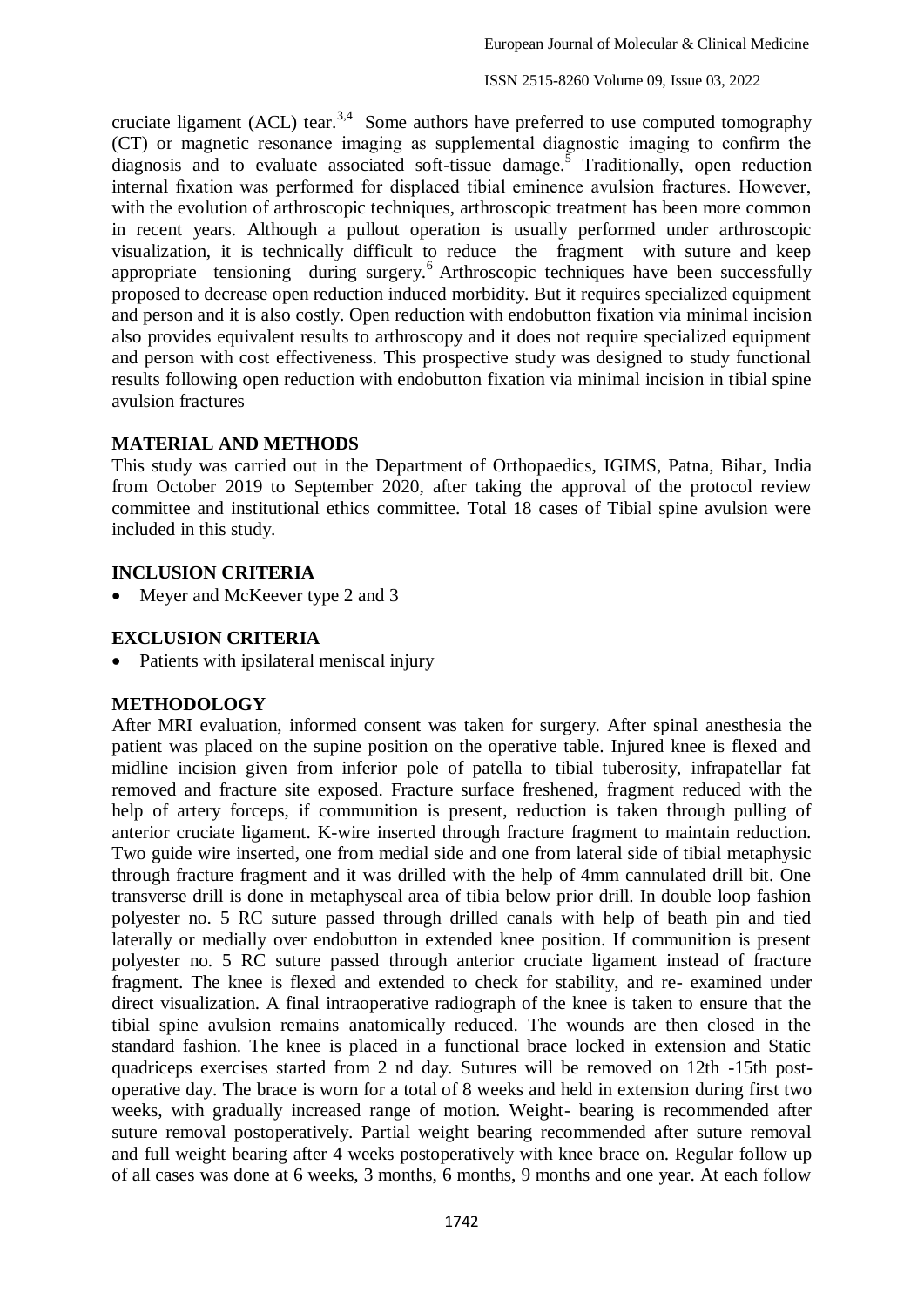up patients were evaluated clinically using the Lysholmscore<sup>7</sup> and radiologically with appropriate X-rays.

# **RESULTS**

18 patients were included in this study. The study sample included 20 males (90.9%) and 2 females (9.1%). The median age of patients was 31 years (range 21–52 years). 77.27% cases (17) had mode of injury road traffic accidents, 22.72% (5) cases are due to sports injury. 66.67% of the patients show excellent results followed by good outcome 27.78% and one patient show fair result and none of patients under poor outcome.

At the final examination, Lachman's test and pivot shift tests were negative in all patients. There were no intraoperative or postoperative complications such as fixation, failure or infection. Bony union was achieved in all patients within 3 months. All patients had a complete functional recovery and were able to return to work and to resume their sports activities after 6 weeks and 6 months respectively. We found mean Lysholm score was 93.88.

| o<br><b>Gender</b>     | <b>Number of patients</b> | Percentage |
|------------------------|---------------------------|------------|
| Female                 | 15                        | 83.33      |
| Male                   | 3                         | 16.67      |
| Age in years           |                           |            |
| Below 25               | 3                         | 16.67      |
| $25 - 40$              | 8                         | 44.44      |
| Above 40               |                           | 38.89      |
| Mode of injury         |                           |            |
| Road traffic accidents | 12                        | 66.67      |
| sports injury          |                           | 22.22      |
| Others                 | 2                         | 11 11      |

**Table 1. Demographic profile of the patients** 

### **Table 2. Outcome of the patients**

| Outcome (Score range) Number of patient Percentage |     |       |
|----------------------------------------------------|-----|-------|
| <b>Excellent</b> (94-100)                          | ר ו | 66.67 |
| Good (84-93)                                       |     | 27.78 |
| Fair (65-83)                                       |     | 5.56  |
| Poor $(65)$                                        |     |       |

### **DISCUSSION**

As the young and athletic population increases, the number of sports injuries, falls, and road traffic accidents also increase accordingly. Thus the importance of ACL injuries and eminence fractures also increases compared to previous years.<sup>4</sup> With the improvements in radiology, diagnoses of these injuries are established more easily while need for better treatment options arises. If a tibial eminence avulsion fracture is not well treated, it can result in some complications such as nonunion, limited range of motion, and anterior instability of the knee. Although open reduction internal fixation had traditionally been performed for displaced fractures, McLennan<sup>8</sup> reported the usefulness of arthroscopic reduction in 1982 and emphasized its advantages including less invasiveness and rapid recovery of knee function compared with open surgery.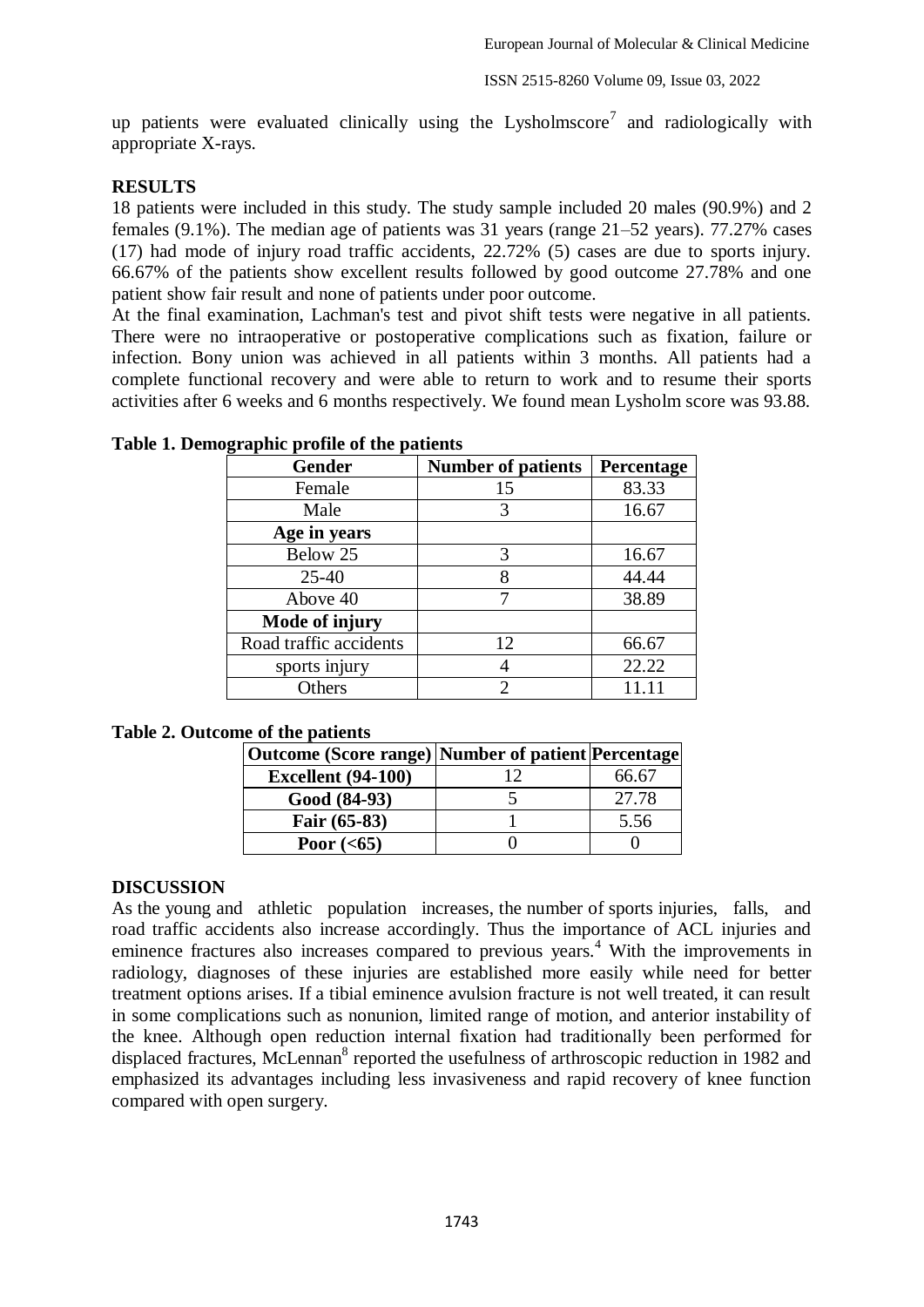ISSN 2515-8260 Volume 09, Issue 03, 2022

The aim of surgery in tibial spine avulsion is to maintain good range of motion and prevent symptomatic knee laxity. The avulsion fracture is repaired to the tibia using a variety of methods including the use of screws, button systems, anchors, and sutures. Screws and sutures are the primary surgical modalities for tibial spine fracture repair, both having exhibited very good clinical and radiographic outcomes.<sup>8</sup> Cannulated screws have shown good fracture repair with almost immediate weight bearing postoperatively, but a second surgery is frequently necessary for removal of the hardware. Other possible disadvantages in screw fixation are possible breakage of fracture fragment during insertion, possible impingement of screw head during knee extension.<sup>9</sup> the endobutton system allowed good compression with a strong holding power. According to Hapa *et al*. in a biomechanical study with cycling loading conditions in a bovine model, endobutton fixation of tibial eminence fracture provided significantly greater initial fixation strength, less displacement than suture anchor fixation or fixation with various high strength sutures.<sup>7</sup> Moreover, the inferior ACL fibers are pulled down by the suture tightening, which helps to maintain normal ACL tension. The benefit of arthroscopic reduction and fixation with sutures and absorbable anchors or endobutton is that open arthrotomy is not done and an additional surgery is not required for hardware removal. But arthroscopy is technically demanding procedure. Technically specialization and instrument are needed for arthroscopy. Open reduction with endobutton is cost effective and can be done by most of orthopaedics surgeon without special equipment. This technique is not associated with Hardware related problem and can be done in communited fractures also. Endobutton is made up of titanium so it is MRI compatible.

## **CONCLUSION**

Using open reduction with endobutton is a safe and reliable technique for producing clinicoradiological outcome in displaced tibial spine avulsion fractures

### **REFERENCES**

- 1. Meyers MH, McKeever FM. Fracture of the intercondylar eminence of the tibia. J Bone Joint Surg [Am] 1959;41-A:209- 20.
- 2. Atik OŞ. Surgical versus conservative treatment for torn anterior cruciate ligament. Jt Dis Relat Surg 2020;31:159-60.
- 3. Faivre B, Benea H, Klouche S, Lespagnol F, Bauer T, Hardy P. An original arthroscopic fixation of adult's tibial eminence fractures using the Tightrope® device: a report of 8 cases and review of literature. Knee 2014;21:833-9.
- 4. Zaricznyj B. Avulsion fracture of the tibial eminence: treatment by open reduction and pinning. J Bone Joint Surg [Am] 1977;59:1111-4.
- 5. [Binnet MS, Gurkan I, Yilmaz C, Karakas A, Cetin C.Arthroscopic fixation of](http://refhub.elsevier.com/S2212-6287(17)30347-X/sref5)  intercondylar eminence fracture[susing a 4-portal technique.](http://refhub.elsevier.com/S2212-6287(17)30347-X/sref5) *Arthroscopy* 2001;17:450- [460.](http://refhub.elsevier.com/S2212-6287(17)30347-X/sref5)
- 6. [Hunter RE, Willis JA. Arthroscopic fixation of avulsionfractures of the tibial eminence:](http://refhub.elsevier.com/S2212-6287(17)30347-X/sref6)  Technique and outcome.*Arthroscopy* [2004;20:113-121](http://refhub.elsevier.com/S2212-6287(17)30347-X/sref6)
- **7.** Hapa O, Barber FA, Süner G, Özden R, Davul S, Bozdag E, *et al*. Biomechanical comparison of tibial eminence fracture fixation with high-strength suture, EndoButton, and suture anchor. Arthroscopy. 2012;28:681–7.
- 8. [McLennan JG. The role of arthroscopic surgery in thetreatment of fractures of the](http://refhub.elsevier.com/S2212-6287(17)30347-X/sref8)  intercondylar eminence ofthe tibia. *[J Bone Joint Surg Br](http://refhub.elsevier.com/S2212-6287(17)30347-X/sref8)* 1982;64:477-480.
- 9. Sawyer GA, Anderson BC, Paller D, Schiller J, Eberson CP, Hulstyn M *et al*. Biomechanical analysis of suture bridge fixation for tibial eminence fractures. Arthroscopy. 2012;28:1533–9.